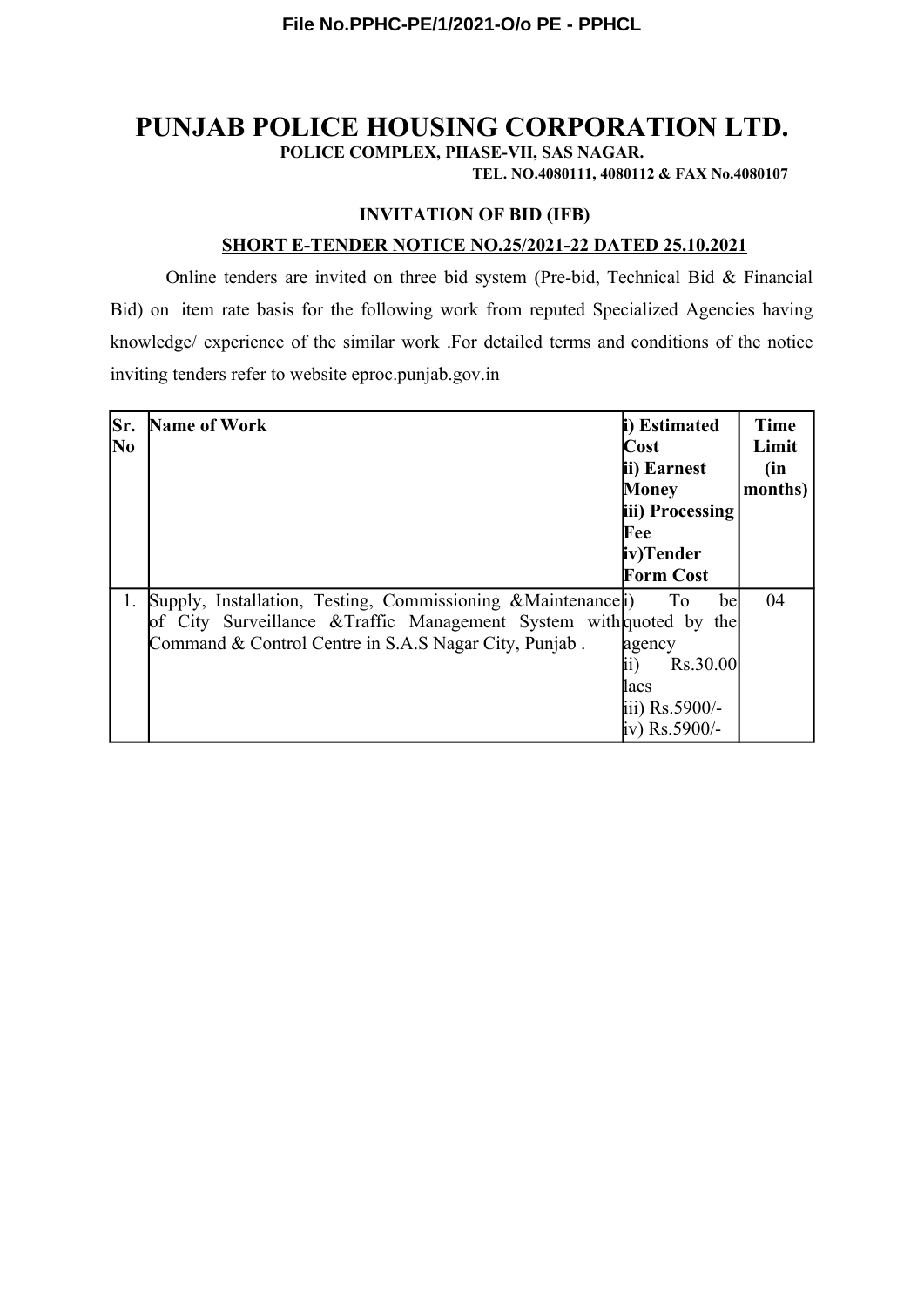| i)Start Date of Down Loading                                                                                  | Time<br>27.10.2021<br>17:00 Hrs.   |
|---------------------------------------------------------------------------------------------------------------|------------------------------------|
| ii) Last Date of submission of Pre- Bid Queries on Email ID: 01.11.2021<br>harpal.singh1@punjabpoleice.gov.in | Time<br>$11:00$ Hrs.               |
| iii) Pre- Bid meeting                                                                                         | Time<br>08.11.2021<br>$11:00$ Hrs. |
| iv) Start Date of Bid submission                                                                              | Time<br>12.11.2021<br>$11:00$ Hrs  |
| v) Last date of Bid Submission                                                                                | Time<br>26.11.2021<br>$11:00$ Hrs. |
| vi) Date & Time of Opening of Technical Bid                                                                   | Time<br>29.11.2021<br>$11:00$ Hrs  |

### **CONDITIONS:**

1.Bidders have to pay the EMD, Tender Form Fee & processing fee as mentioned above in the online Mode only.

2.Interested bidders can purchase the tender documents online from website.

3.The Pre-bid meeting will be held in the Conference room of PPHC. Bidder can also join on webax link No.1767968732. No queries will be entertained after last date and time of submission of Pre-bid queries.

4.Bidders/Contractors, who wish to submit online tenders can access tender documents on the website, fill it and submit the completed tender document into Electronic Tender on the website itself. Bidders/Contractors shall attach scanned copies of all the paper, i.e., copies of the certificates as required in Eligibility criteria given in the DNIT.

5.Corrigendum/Addendum/Corrections, if any will be published in the website. 6.If the date of opening of tenders happens to be a holiday then the tenders will be opened on the next working day.

7.Bid shall be valid for 90 days after the deadline date for Bid submission.

8.Contractors should have a valid GST No.

9.The quoted rates should be inclusive of all prevailing and subsequent increase in taxes, if any.

10.For participation of L&C Societies who are registered with Punjab PWD (B&R) (Principal Department) the conditions as per Notification of Punjab Govt., Department of Co-operation (Co-operation-4 Branch) No.76/52/79-CI(5)8856 dated 04.11.2019 shall be applicable.

11.The bid submitted by a bidder shall not be accepted, if the bidder has indulged in corrupt or fraudulent practice in the past or has made misrepresentation or has a record of poor performance as mentioned in clause of DNIT.

12.M.D., PPHC reserves the right to accept/reject any or all tenders without assigning any reasons.

#### **MANAGING DIRECTOR**